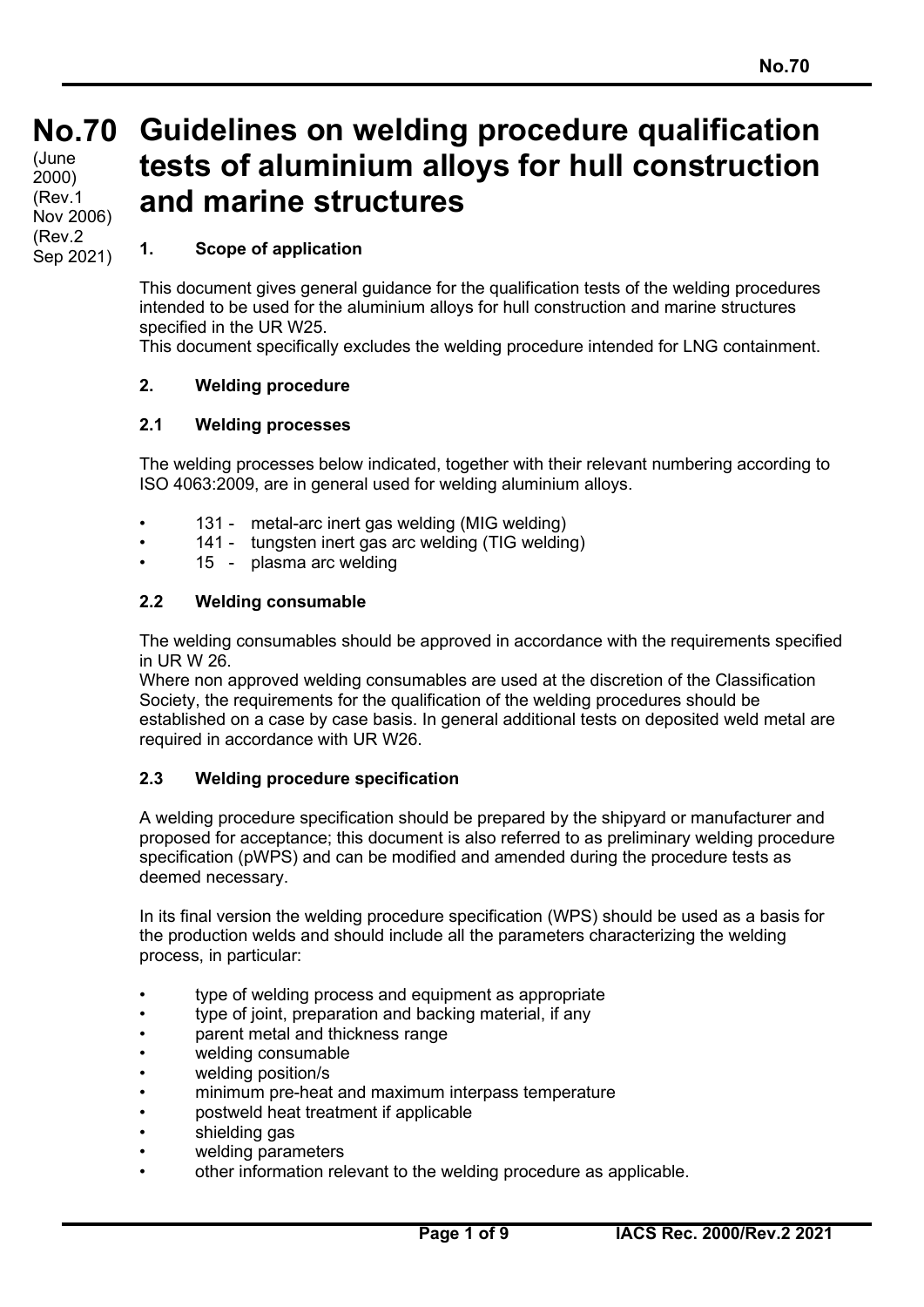# **2.4 Welding procedure qualification**

**No.70** (cont)

Welding procedure tests, according to the proposed pWPS, should be carried out for the qualification of the welding procedure.

The test pieces should be chosen so as to cover all the production welds in accordance with the range of approval given in clause 5.

The actual parameters used for welding the qualification test pieces and the results of the inspection and tests carried out should be recorded in the WPAR (welding procedure approval record).

The qualification tests (welding and testing) should be witnessed by the Surveyor.

The WPAR should in general be issued by the shipyard or manufacturer and should be signed by the Surveyor.

#### **2.5 Certificate of approval of the welding procedure**

Upon the satisfactory completion of the qualification tests, a certificate of approval of the welding procedure should in general be issued by the Society to the shipyard or manufacturer stating the conditions of the approval of the WPS such as thickness range, positions, type of Al alloy/s, welding consumable, etc.

#### **3. Qualification of welding procedures**

#### **3.1 Butt weld**

#### **3.1.1 Assembly and welding**

The test pieces should be of sufficient size to ensure a reasonable heat distribution during welding and to provide for the required test specimens, after sufficient discard at the ends, see Fig. 1.

The edge preparation and fit up should be in accordance with the pWPS.

If tack welds are to be fused into the production joint they should be included in the test pieces.

The test assembly should have the following minimum size:

- manual and semiautomatic welding: length  $L = 350$  mm; width  $W = 300$  mm,
- automatic welding: length  $L = 1000$  mm; width  $W = 400$  mm.

The cleaning of the parts to be welded should be carried out in accordance with the welding procedure.

The welding should be carried out in accordance with the pWPS and under the general conditions of production welding which it represents.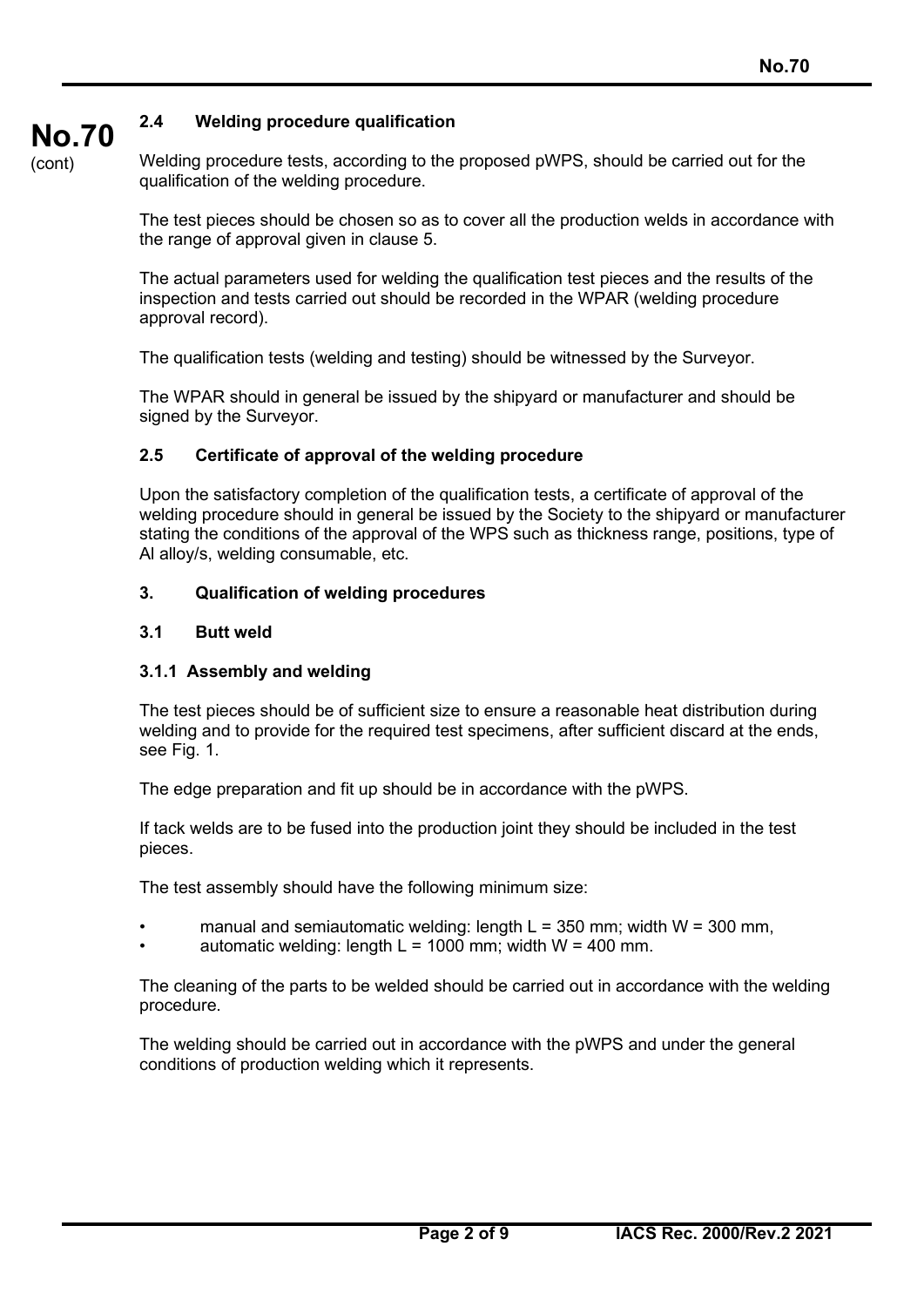# **3.1.2 Examinations and tests**



Non destructive examinations and destructive tests should be carried out in accordance with the requirements of Table 1.

Test specimens should be taken in accordance with Figure No. 2.



Fig. 1 Test assembly for butt weld

# Table 1

| <b>Type of test</b>                                                            | <b>Extent of testing</b>    |
|--------------------------------------------------------------------------------|-----------------------------|
| Visual examination                                                             | 100%                        |
| Radiographic or ultrasonic examination                                         | 100%                        |
| Penetrant test                                                                 | 100%                        |
| Transverse tensile test                                                        | 2 specimens                 |
| Transverse bend test (1)                                                       | 2 root and 2 face specimens |
| Macro examination                                                              | 1 specimen                  |
| (1): 2 root and 2 face bends can be substituted by 4 sides bends for t ≥ 12 mm |                             |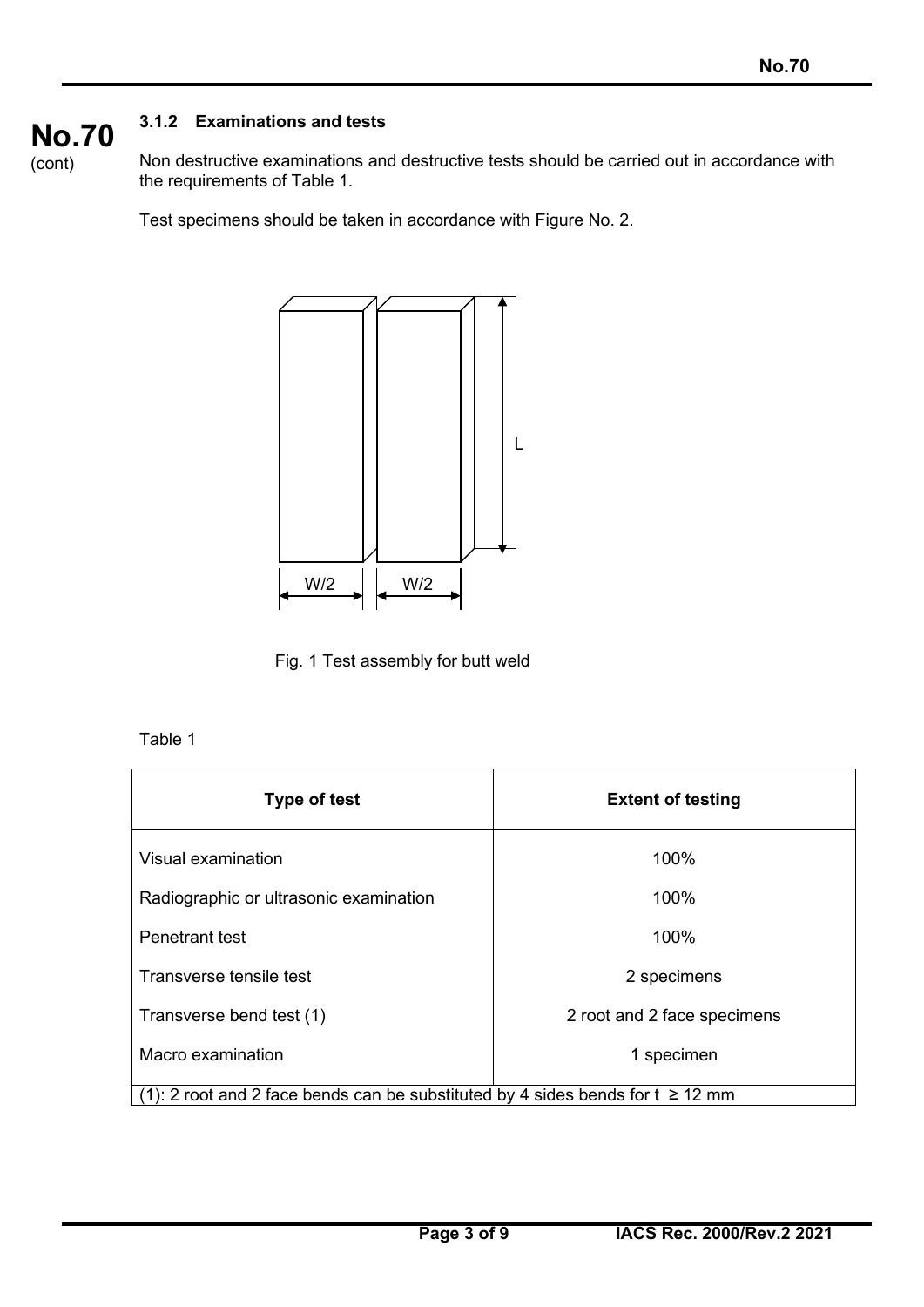

Fig.2 Location of test specimens for a butt joint in plate

# **3.1.3 Non destructive examination**

Non destructive examinations should be carried out after any required post weld heat treatment, natural or artificial ageing, and prior to the cutting of the test specimens.

Welds should be free from cracks. Imperfections detected by visual or non-destructive testing should be assessed in accordance with ISO 10042:2018, level B, except for excess weld metal or convexity, excess throat thickness and excess of penetration for which the level C applies.

# **3.1.4 Transverse tensile test**

The specimens for transverse tensile tests should be machined to the dimensions given in UR W2.

The tensile strength should meet the requirements stated in Table 2.

| <b>Grade (Alloy designation)</b> | Minimum tensile strength<br>(N/mm <sup>2</sup> ) |
|----------------------------------|--------------------------------------------------|
| 5754                             | 190                                              |
| 5086                             | 240                                              |
| 5083                             | 275                                              |
| 5383                             | 290                                              |
| 5059                             | 330                                              |
| 5456                             | 290                                              |
| 6005A                            | 170                                              |
| 6061                             | 170                                              |
| 6082                             | 170                                              |

Table 2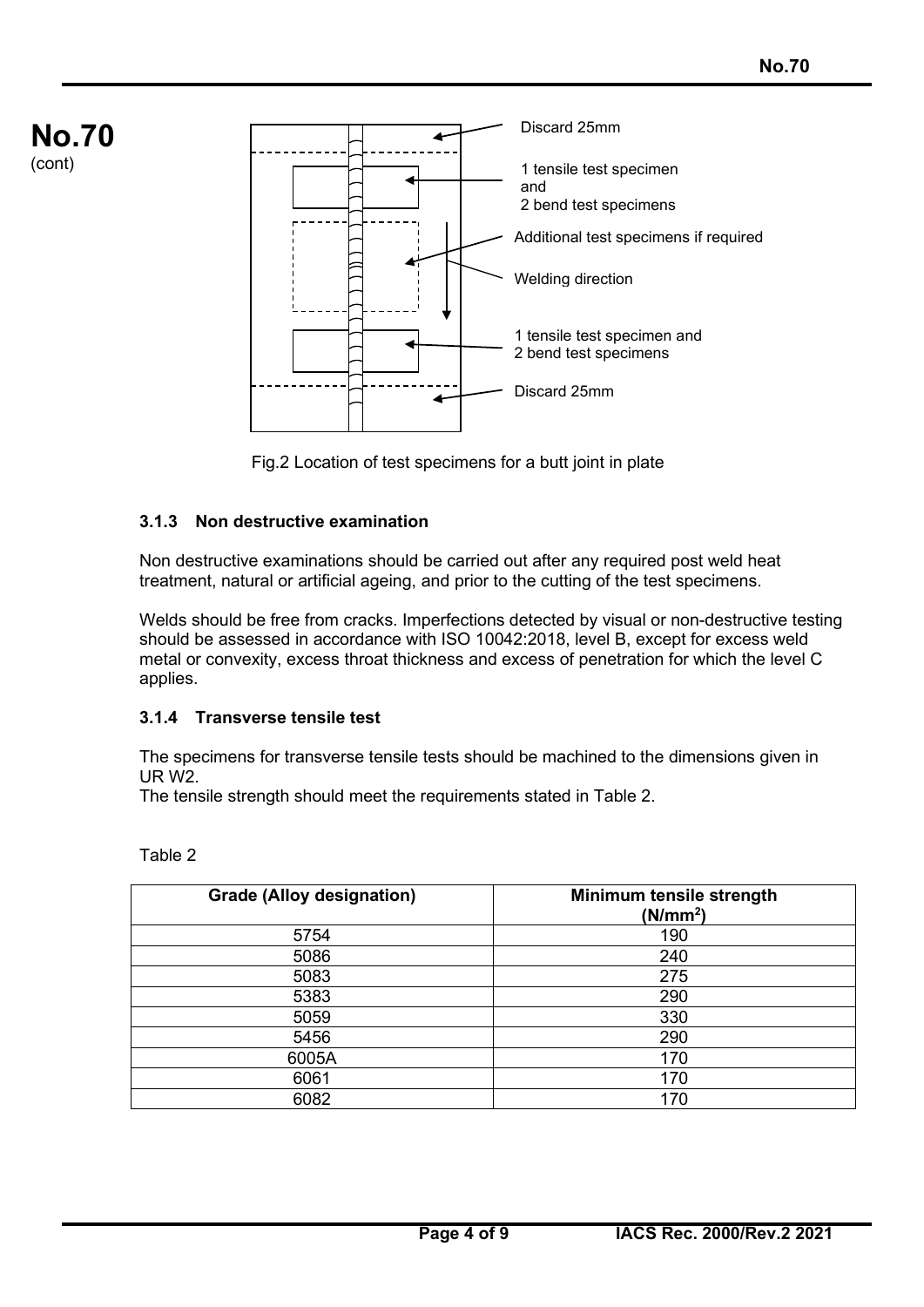# **3.1.5 Bend test**

(cont)

**No.70**

The specimens for bend tests should be machined to the dimensions given in UR W2. For dissimilar or heterogeneous butt joints longitudinal bend tests may be required instead of transverse bend tests.

The bend test specimens should be bent on a mandrel with maximum diameter as given in the formula below. The bending angle shall be 180°.

$$
d = \frac{(100xt_s)}{A} - t_s
$$

where

- **d** is the maximum former diameter
- **ts** is the thickness of the bend test specimen (this includes side bends)
- **A** is the minimum tensile elongation required by the alloy grade, temper condition and thickness (for combination between different alloys, the lowest individual value should be used).

After testing the test specimens should not reveal any open defect in any direction greater than 3 mm. Defects appearing at the corner of the specimens may be disregarded, unless there is evidence that they result from lack of fusion.

Note: Wrap around method bend tests are recommended for the above mandrel diameter for each alloy.

# **3.1.6 Macro examination**

The test specimen should be prepared and etched on one side to clearly reveal the fusion line, the HAZ and the build up of the runs and the unaffected base metal. The examination should reveal a regular weld profile, thorough fusion between adjacent layers of weld and base metal and the absence of defects such as cracks and lack of fusion. The acceptance levels specified in 3.1.3 apply.

# **3.2 T-fillet weld**

# **3.2.1 Assembly and welding**

The minimum size of the test assemblies should be as follows:

- manual and semiautomatic welding: length  $L = 350$  mm; width  $W = 150$  mm,
- automatic welding: length  $L = 1000$  mm; width  $W = 150$  mm.

The two plates should be positioned and tack welded edgewise so as to constitute a T assembly without clearance.

Welding on one or both sides and fit up should be as detailed in the pWPS.

In general for manual and semiautomatic welding a stop/restart position should be included in the test length and should be clearly marked for subsequent examination.

The cleaning of the parts to be welded should be carried out in accordance with the welding procedure.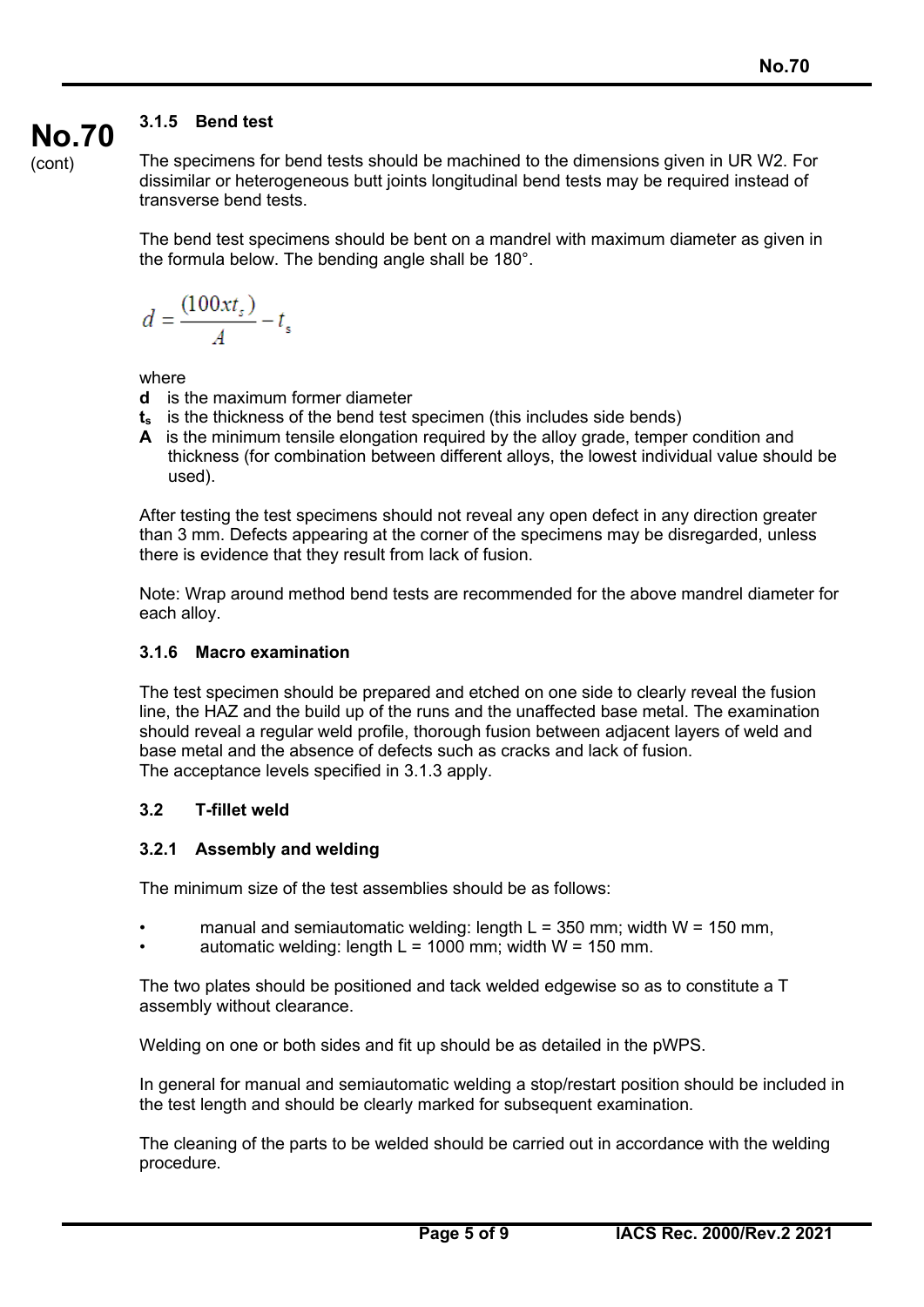#### **No.70 3.2.2 Examination and tests**

(cont)

Non destructive examination and destructive tests should be carried out in accordance with the requirements of Table 3

### Table 3

| <b>Extent of testing</b> |
|--------------------------|
| 100%                     |
| 100%                     |
| 2 specimens              |
| 1 specimen               |
|                          |

(1): One of the macro sections should be taken at the position of the stop/restart (see 3.2.1)

# **3.2.3 Visual examination and surface crack detection**

The requirements specified in 3.1.3 should be complied with.

# **3.2.4 Macro examination and fracture test**

The fracture test as well as the macro examination should, in general, satisfy the acceptance level specified in 3.1.3.

Dimension of leg size, throat and penetration should in general be reported.

# **4. Re-testing**

If the test assembly fails to comply with any of the requirements for visual examination or NDE, one further test assembly should be welded and subjected to the same examination.

If any test specimen fails to comply with the relevant requirements, two additional test specimens should be obtained for each one that failed. These specimens can be taken from the same assembly, if there is sufficient material, or from a new test assembly. For the acceptance both tests should give satisfactory results.

Where failed in the above re-testing, the pWPS should be modified before further consideration by the Surveyor is given to a new test assembly for re-qualification.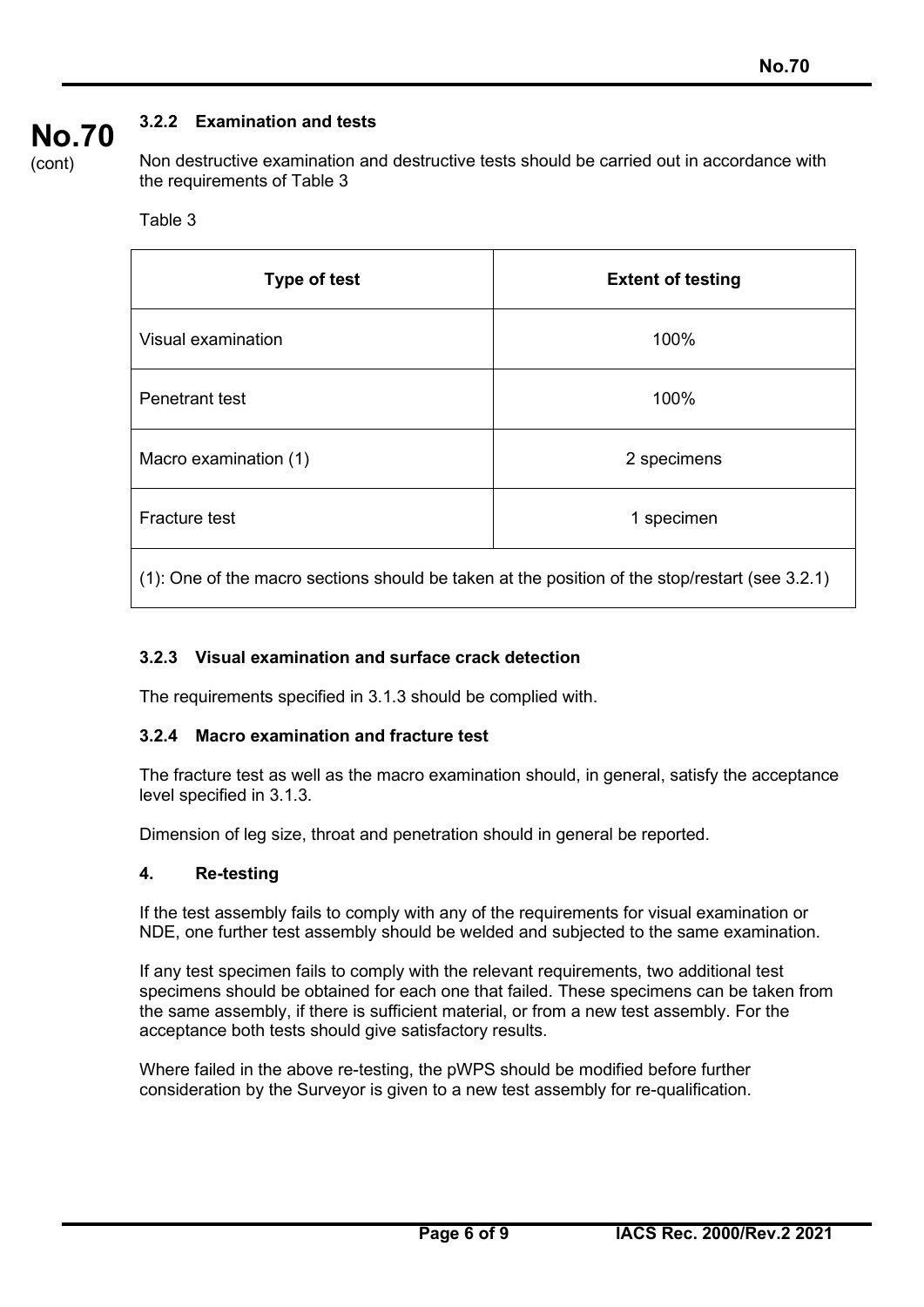#### **No.70 5. Range of approval**

# **5.1 General**

(cont)

The approval of the WPS obtained by a shipyard or a manufacturer is valid for welding in all its workshops under the same technical and quality control.

All the conditions of validity stated below should be met independently of each other. Changes outside of the ranges specified may require a new welding procedure test.

### **5.2 Parent metal**

The aluminium alloys are grouped into three groups:

- Group A: aluminium-magnesium alloys with Mg content  $\leq$  3.5% (alloy 5754)
- Group B: aluminium-magnesium alloys with  $4\% \leq Mq \leq 5.6\%$  (alloys 5059, 5083, 5086, 5383 and 5456)
- Group C: aluminium-magnesium-silicon alloys (alloys 6005A, 6061 and 6082)

For each Group, the qualification made on one alloy qualifies the procedure also for the other alloys of the same Group with equal or lower specified tensile strength after welding.

The qualification made on Group B alloy qualifies the procedure also for Group A alloys.

### **5.3 Thickness**

The qualification of a WPS carried out on a test assembly of thickness t is valid for the thickness range given in Table 4.

In case of butt-joints between dissimilar thickness, t is the thickness of the thinner material.

In case of fillet joints between dissimilar thickness, t is the thickness of the thicker material.

Table 4 Range of qualification for parent material thickness

| Thickness of the test piece, t<br>(mm) | <b>Range of qualifications</b> |
|----------------------------------------|--------------------------------|
| t < 3                                  | $0.5$ to 2 t                   |
| 3 < t < 20                             | 3 to 2 t                       |
| t > 20                                 | >0.8t                          |

In addition to the requirements of Table 4, the range of qualification of the throat thickness *a* is given in Table 5.

Table 5 Range of qualifications for the throat thickness of fillet welds

| Throat thickness of the test<br>piece, a (mm) | <b>Range of qualifications</b> |
|-----------------------------------------------|--------------------------------|
| a < 10                                        | 0.75 a to 1.5 a                |
| a > 10                                        | > 7.5                          |

Where a fillet weld is qualified by means of a butt weld test, the throat thickness range qualified should be based on the thickness of the deposited weld metal.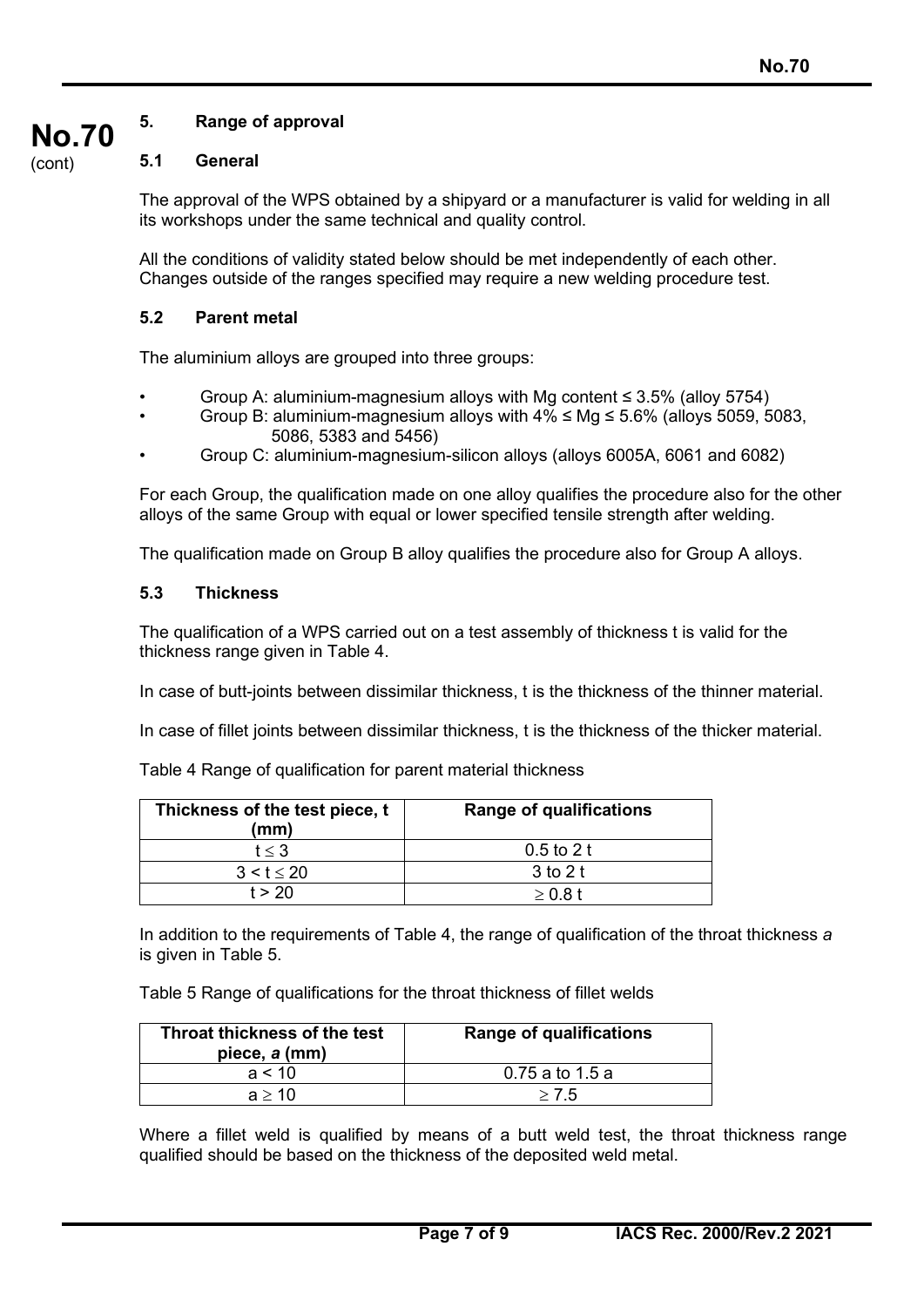

Where the majority of production work is fillet welding, an additional fillet weld test may be required.

# **5.4 Welding position**

Provided that comparable welding parameters are used for the included welding positions a test in any one position qualifies for welding in all positions except for vertical downwards (PG) position where in any case separate welding procedure test is required.

# **5.5 Type of joint**

The range of approval for the types of joint in relation to the type of joint used in the procedure qualification test is as follows:

- butt-joint welded from one side with backing qualifies also for welding from both sides with gouging;
- butt-joint welded from one side without backing qualifies also for welding from one side with backing, from both sides with gouging and from both sides without gouging;
- butt-joint welded from both sides with gouging only qualifies that condition,
- butt-joint welded from both sides without gouging qualifies also for welding from both sides with gouging and from one side with backing.

### **5.6 Welding process**

The approval is valid only for the welding process used in the welding procedure test. It is not permitted to change a multi run deposit into a single run (or single run on each side) or viceversa for a given process. In the case of a multi-process procedure, the approval is only valid for applying the processes in the order used during the procedure qualification tests.

Note: For multi-process procedures each welding process may be approved separately or in combination with other processes. Similarly one or more processes may be deleted from an approved WPS provided the joint thickness is within the approved thickness range of the relevant welding process to be applied.

#### **5.7 Welding consumables**

The welding consumable used in the qualification tests qualifies:

- 1 ) Approved welding consumables of the same strength as the consumable used in the procedure qualification tests.
- 2) Approved welding consumables of higher strength than the consumable used in the procedure qualification tests.

The qualification given to shielding gas and backing gas is restricted to the gas/gas mixture used in the welding procedure test, see ISO 14175:2008 or other recognised standards for gas designations.

# **5.8 Type of current**

Changes in the type of current (AC, DC, pulsed) and polarity require a new welding procedure qualification.